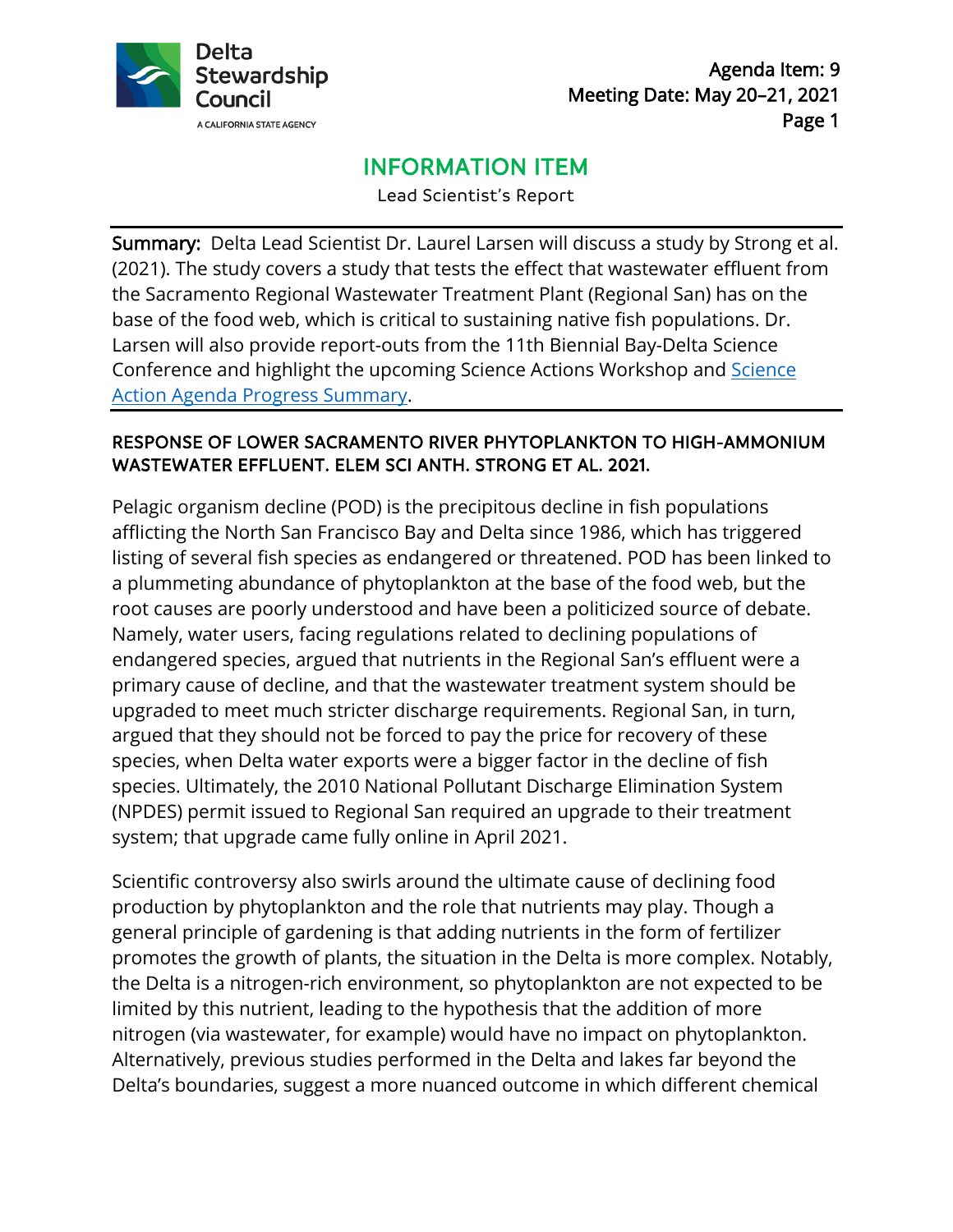#### Agenda Item: 9 Meeting Date: May 20–21, 2021 Page 2

forms of added nitrogen have different impacts on phytoplankton. Namely, these studies suggest that in some situations, high concentrations of ammonium (the primary form of nitrogen typically found in wastewater) may inhibit the uptake of nitrates by phytoplankton, resulting in lower phytoplankton abundances overall, as well as shifts in species composition away from the species preferred by native fishes. With this context, the authors of the study—a team funded and led by Stanford University—aimed to test how differing concentrations and forms of nitrogen in Sacramento River water impacted phytoplankton growth through a series of laboratory incubation experiments. By taking surface water from sites both upstream and downstream of the wastewater treatment plant and incubating them under light for 48 hours, the authors tested how nitrogen additions from the wastewater treatment plant could be affecting phytoplankton production in the Lower Sacramento River region of the Delta. Further, they treatment plant effluent to another set of samples from the same sites, ammonium to a third set, and nitrate to a fourth set to evaluate how nitrate uptake, phytoplankton growth, and phytoplankton composition were affected by the amount and form of nitrogen added to Sacramento River water.

The outcome of the incubation experiments revealed no difference in phytoplankton abundance or species composition among the different test groups. However, different levels of light did produce differences in phytoplankton abundance and composition. These results support the hypothesis that phytoplankton in the Delta are not limited by nitrogen (but are limited by light). The authors concluded that a high concentration of ammonium from wastewater is likely not the driver for low phytoplankton production and POD in the Delta.

The upgrade of the Regional San that took place weeks ago will effectively reduce total concentrations of nitrogen while increasing the ratio of nitrate to ammonium. Extrapolating these results suggests that the upgrade may have few food web implications that impact populations of managed fishes. However, it is important to recognize that the Delta is a dynamic place, and the driving factors controlling phytoplankton abundance on the day the incubation samples were collected may not represent those over broader ranges of time and space. This acknowledgment, together with conflicting previous studies, underscores the importance of continued monitoring of nutrient levels and food web effects. Operation Baseline, an effort to document pre-upgrade conditions funded by the Council's Delta Science Program, will play a key role in interpreting these studies.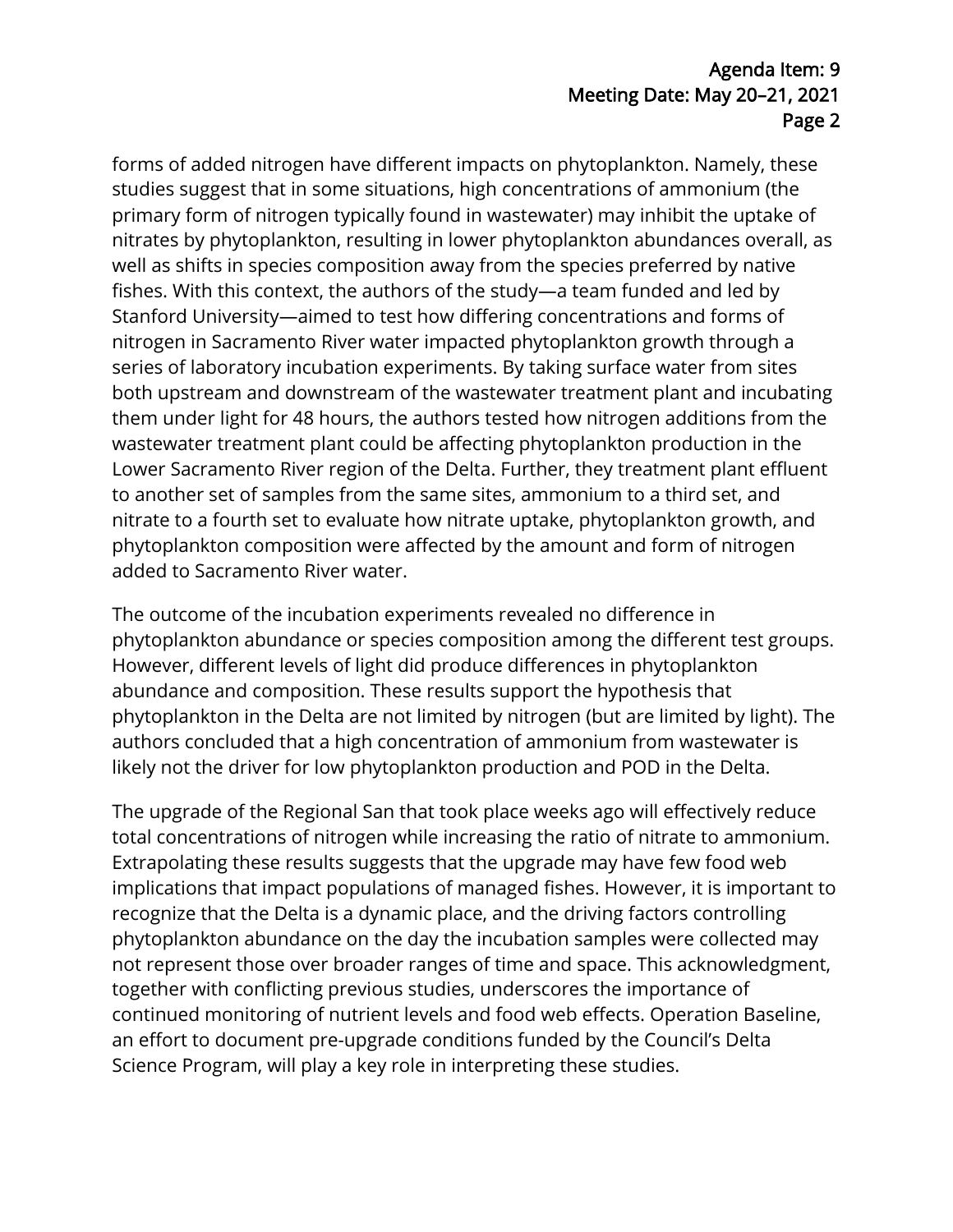## Agenda Item: 9 Meeting Date: May 20–21, 2021 Page 3

This study is important for water management decisions in the Delta region due to POD's consequences on the region's organisms, such as the endangered Delta smelt. This study is also in line with action 4a (Implement studies to better understand the ecosystem response before, during, and after major changes in the amount and type of effluent from large point sources in the Delta including water treatment facilities) of the 2017-2021 Science Action Agenda and Chapter 4 of the Delta Plan (protect, restore, and enhance the Delta ecosystem).

## RECENT ACTIVITIES

## 11th Biennial Bay-Delta Science Conference Update

The Delta Science Program is pleased to announce that content (i.e., recorded plenaries and live sessions, on-demand talks and training, posters, videos, and an art exhibit) from the 11th Biennial Bay-Delta Science Conference (April 6-9, 2021) will be housed on the conference website (http://baydeltascienceconference.org) for attendees to continue to access throughout the summer. The next Bay-Delta Science Conference is scheduled for fall 2022 and is intended to return to the Sacramento Convention Center.

## ON YOUR RADAR

#### Science Actions Workshop

On July 13-14, 2021, from 9:00 AM to 12:00 PM, the Delta Science Program will virtually host the Science Actions Workshop as part of the 2022-2026 update to the Science Action Agenda (SAA). Workshop participants will work collaboratively to develop near-term priority science actions for the Delta. Building off the collaboratively-developed list of 65 Top Delta Management Questions developed in 2020 and the summary of progress made on the 2017-2021 SAA, these actions will provide a framework for science funding by the Council and its partners. Registration details are available on the Council's SAA webpage.

#### 2017-2021 SAA Progress Summary

The Delta Science Program is tracking progress on the 2017-2021 SAA to further its mission and inform the 2022-2026 SAA update. The Progress Summary (Summary) compiles relevant activities contributing to the 25 science actions in the 2017-2021 SAA and includes a high-level description of progress made and the status for each